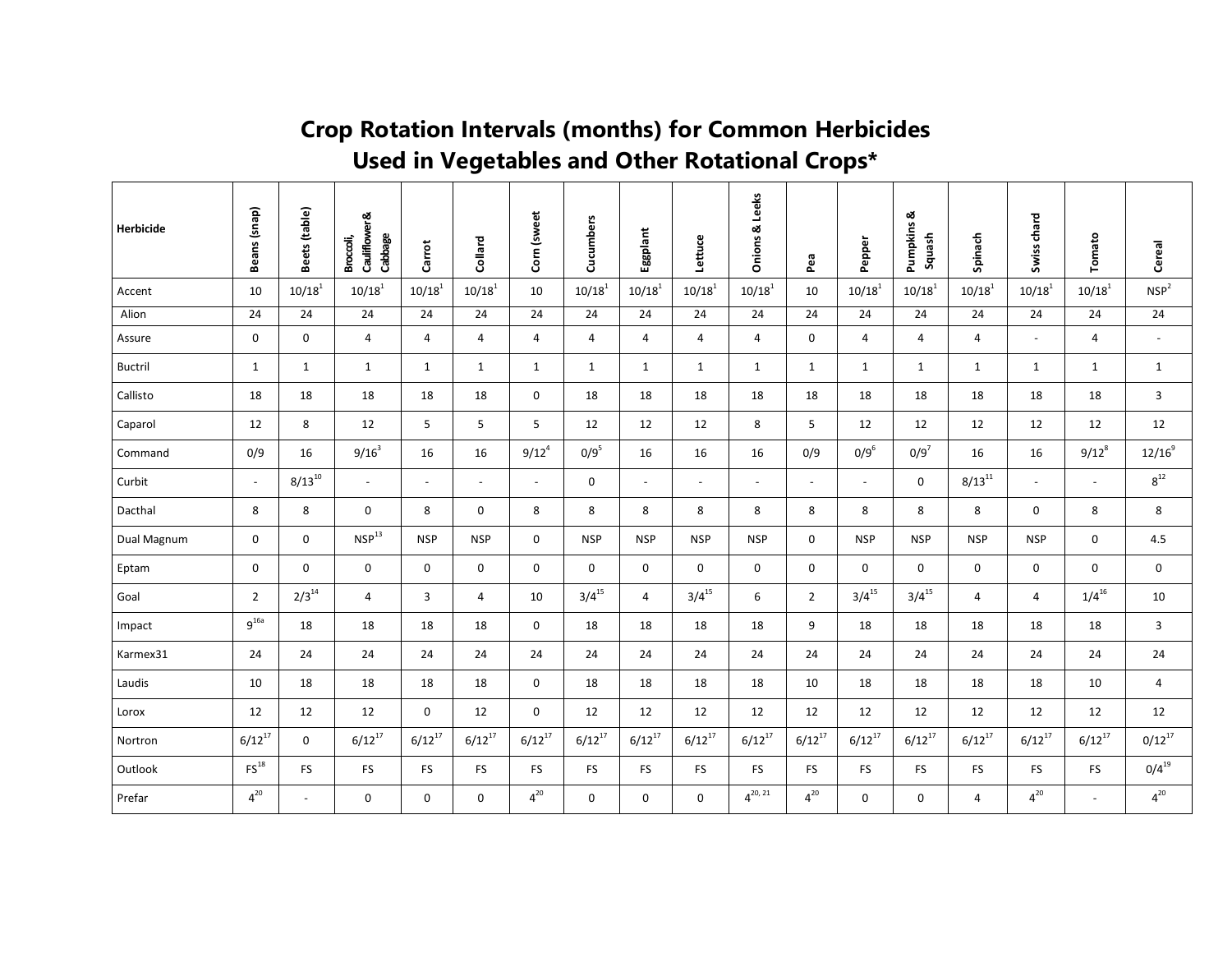| Herbicide    | Beans (snap)       | Beets (table) | Cauliflower &<br>Cabbage<br>Broccoli, | Carrot       | Collard      | Corn (sweet    | Cucumbers    | Eggplant     | Lettuce      | <b>Dnions &amp; Leeks</b> | Pea            | Pepper       | Pumpkins &<br>Squash | Spinach      | Swiss chard              | Tomato       | Cereal         |
|--------------|--------------------|---------------|---------------------------------------|--------------|--------------|----------------|--------------|--------------|--------------|---------------------------|----------------|--------------|----------------------|--------------|--------------------------|--------------|----------------|
| Prowl        | 0                  | $12/14^{22}$  | $NS/24^{23}$                          | $NS/24^{23}$ | $NS/24^{23}$ | $NS/24^{23}$   | $NS/24^{23}$ | $NS/24^{18}$ | $NS/24^{23}$ | $NS/24^{23}$              | 0              | $NS/24^{23}$ | $NS/24^{23}$         | $NS/24^{23}$ | $NS/24^{23}$             | $NS/24^{23}$ | $NS/24^{23}$   |
| Pursuit      | 4                  | 40            | 40                                    | 40           | 40           | 18             | 40           | 40           | 18           | 40                        | $\overline{4}$ | 40           | 40                   | 40           | 40                       | 40           | $4/10^{24}$    |
| Pyramin      | $\mathsf{FS}^{18}$ | 0             | <b>FS</b>                             | <b>FS</b>    | <b>FS</b>    | <b>FS</b>      | <b>FS</b>    | <b>FS</b>    | <b>FS</b>    | <b>FS</b>                 | <b>FS</b>      | FS           | <b>FS</b>            | <b>FS</b>    | $\overline{\phantom{a}}$ | <b>FS</b>    | $\sim$         |
| Quinclorac   | 10                 | 10            | 10                                    | 24           | 10           | 10             | 10           | 12           | 10           | 10                        | 10             | 10           | 10                   | 10           | 10                       | 24           | 10             |
| Raptor       | 0                  | 26            | 18                                    | 18           | 18           | 8.5            | 18           | 18           | 9            | 9                         | 0              | 18           | 9                    | 18           | 18                       | 18           | $3/4/18^{25}$  |
| Reflex       | 0                  | 18            | 18                                    | 18           | 18           | 10             | 0            | 18           | 18           | 18                        | 10             | 18           | 0                    | 18           | 18                       | 18           | $\overline{4}$ |
| Sandea       | 9                  | 24            | 18                                    | 15           | 18           | 3              | 9            | 12           | 18           | 18                        | 9              | 10           | 9                    | 24           | $\sim$                   | 8            | $\overline{2}$ |
| Sencor       | 12                 | 18            | 12                                    | 0            | 12           | $\overline{4}$ | 12           | 12           | 12           | 12                        | 8              | 12           | 12                   | 12           | 12                       | 4            | 4              |
| Shieldex     | 9                  | 12            | 9                                     | 12           | 9            | $\mathbf 0$    | 9            | 12           | 12           | 12                        | 9              | 12           | 9                    | 12           | 12                       | 9            | $\overline{4}$ |
| Spartan/Zeus | 12                 | 36            | 12                                    | 12           | 12           | 18             | 12           | 12           | 12           | 12                        | $0/2^{26}$     | 12           | 12                   | 12           | 12                       | 12           | $4/12^{27}$    |
| Spin-Aid     | 0                  | $\mathbf 0$   | 0                                     | $\mathbf 0$  | $\mathbf 0$  | $\mathbf 0$    | $\mathbf 0$  | 0            | $\mathbf 0$  | 0                         | 0              | 0            | 0                    | 0            | 0                        | 0            | $\overline{4}$ |
| Stinger      | 12                 | 0             | 12                                    | 18           | $\mathbf 0$  | $\mathbf 0$    | 12           | 12           | 18           | 12                        | 18             | 12           | 12                   | $\mathbf 0$  | 12                       | 18           | 12             |
| Treflan      | 0                  | $12/14^{28}$  | $\mathbf 0$                           | $\mathbf 0$  | $\mathbf 0$  | 5              | 5            | 5            | 5            | 5                         | $\blacksquare$ | $0/5^{29}$   | 5                    | $12/14^{28}$ | 5                        | $0/5^{29}$   | $12/14^{30}$   |
| Upbeet       | 2 wk               | 2 wk          | 2 wk                                  | 2 wk         | 2 wk         | 3 wk           | 2 wk         | 2 wk         | 2 wk         | 2 wk                      | 2 wk           | 2 wk         | 2 wk                 | 2 wk         | 2 wk                     | 2 wk         | 2 wk           |

## **\* Footnotes: Crop Rotation Intervals (months) for Common Soil-active Herbicides Used in Vegetables and Other Rotational Crops**

Aim, Basagran Gramoxone, Poast, Ro-Neet, Roundup, Select, and Touchdown: No rotation restrictions listed for these crops.

- $1$  pH < 6.5 = 18 months
- $2$  NSP = next spring

 $3$  cabbage 9 months if transplanted; 16 months for all direct-seeded brassica crops or >2 pints/A

4 corn is 9 months if <2.67 pints/A; 12 months if >2.67 pints/A

- $5$  0 months if <1.3 pints/A; 9 months if >2 pints/A
- $<sup>6</sup>$  9 months at 1.25 lb ai/A</sup>

<sup>7</sup> pumpkins, 0 months if <1.3 pints/A; winter squash, 0 months if <2 pints/A; other cucurbits = 9 months <sup>8</sup> direct-seeded tomato is 12 months

<sup>9</sup> wheat 12 months, all others 16 months

 $10$  8 months if >1.3 pints/A

<sup>11</sup> 13 months if >3 pints/A; 8 months if <3 pints/A and moldboard plowed

 $12$  oats

 $13$  NSP = next spring

 $14$  3 months if  $>1$  pint/A

 $15$  4 months if >1 pint/A

<sup>16</sup> transplanted, 1 months; seeded, 2 months at 1 pint/A, 4 months >1 pint/A

 $16a$   $\frac{3}{4}$  oz rate only

<sup>17</sup> 12 months if  $>$ 12 oz; 0 months for ryegrass

 $18 FS = 6$ llowing spring

<sup>19</sup> 0 months for sorghum

<sup>20</sup> 4 months; soil must be tilled to 4 inches

 $21$  4 months on dry bulb in Willamette Valley, with soil tilled to 4 inches; 0 months in other areas

 $^{22}$  12 months after spring application; 14 months after fall application

<sup>23</sup> NS (next spring crop) if <2 lb ai/A; otherwise, 24 months

<sup>24</sup> 4 months for wheat and rye; 10 months for barley

<sup>25</sup> 3 months for wheat; 4 months for rye; 9–18 months for barley depending on rainfall and pH